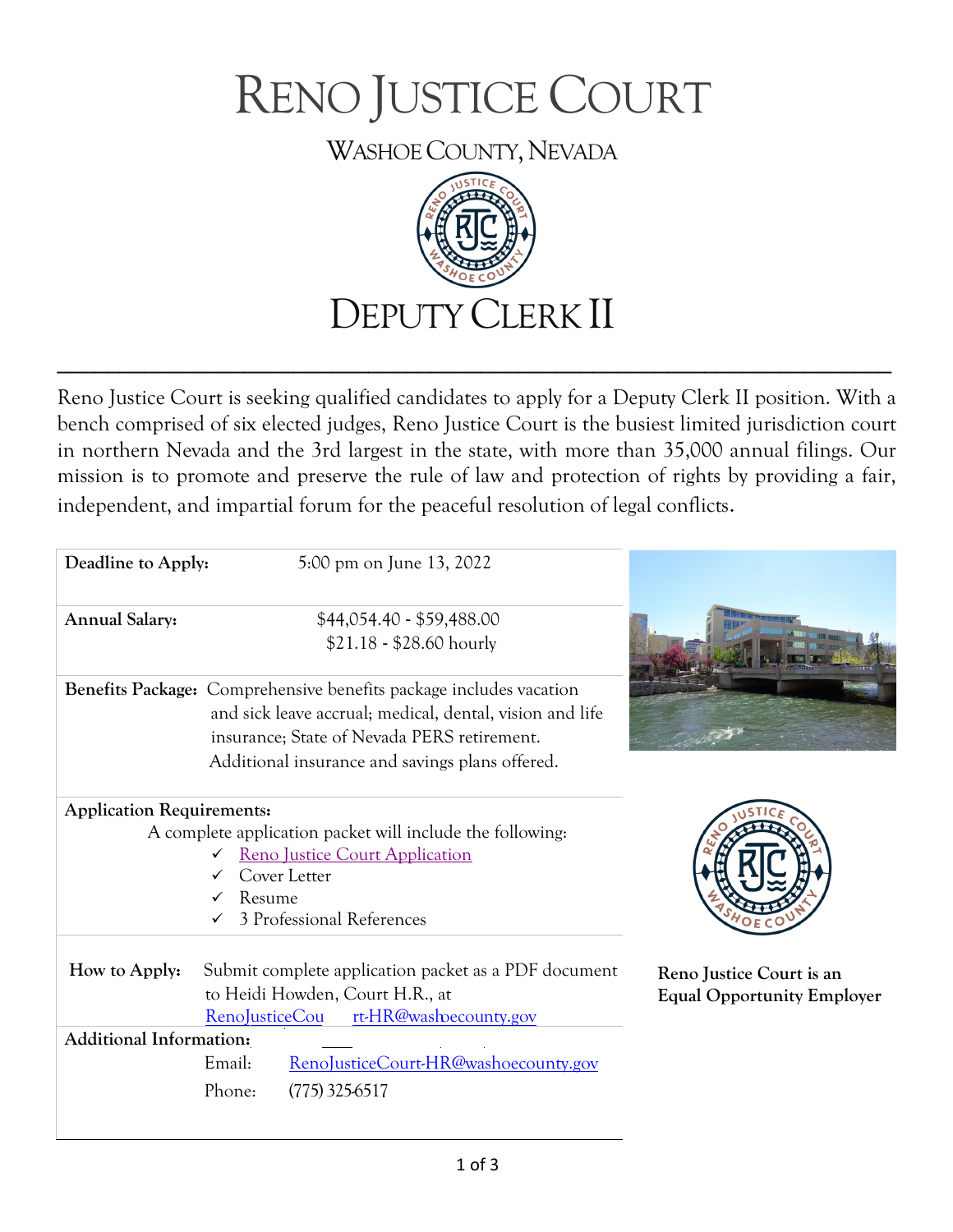# **Position Overview**

Performs specialized customer support, clerical and administrative job duties in support of Reno Justice Court. The position requires day to day interaction with the public who appear at Reno Justice Court for scheduled court appearances, court information, and status regarding received court documents.

# **Experience and Training Requirements**

The ideal candidate will have a minimum of two years full time clerical or office support work experience, preferably in a legal or customer service focused setting.

### Minimum Qualifications

- High school graduation or an equivalent certification
- Basic knowledge of clerical duties and customer service
- Effective communication skills, both written and verbal
- Excellent computer skills, e.g., Microsoft Office
- Willingness to work in a fast-paced work environment focused on public service
- Ability to organize and prioritize responsibilities assigned by the supervisor and to embrace direction as the court adopts new methodologies, procedures, and policies to deliver improved services to court users.

#### Preferred Qualifications

• Bachelor's degree from an accredited college or university and one year of experience relevant to the duties of the position, OR an equivalent combination of education and experience.

## **Required License or Certificate**

None.

## **Examples of Duties**

The Deputy Clerk II is the journey level position in the Deputy Clerk series. Duties of the Deputy Clerk II include but are not limited to:

- Respond to inquiries in person and over the phone from the public, judicial staff, Reno Justice Court administrative staff and stakeholders regarding cases, filings, judgments, court procedures and case resolution options.
- Receive, compile, and organize information for the preparation of documents, records, reports, and correspondence of assigned area.
- File various court related documents such as pleadings, exhibits and judgments.
- Perform data entry tasks associated with case management updates and statistical reporting
- Maintain financial case records in the performance of taking payments and receipting money
- Establish and maintain general and technical record keeping systems; maintain and update resource and reference materials; encode, enter, and retrieve information using specialized software.

# **Desired Knowledge, Skills and Abilities:**